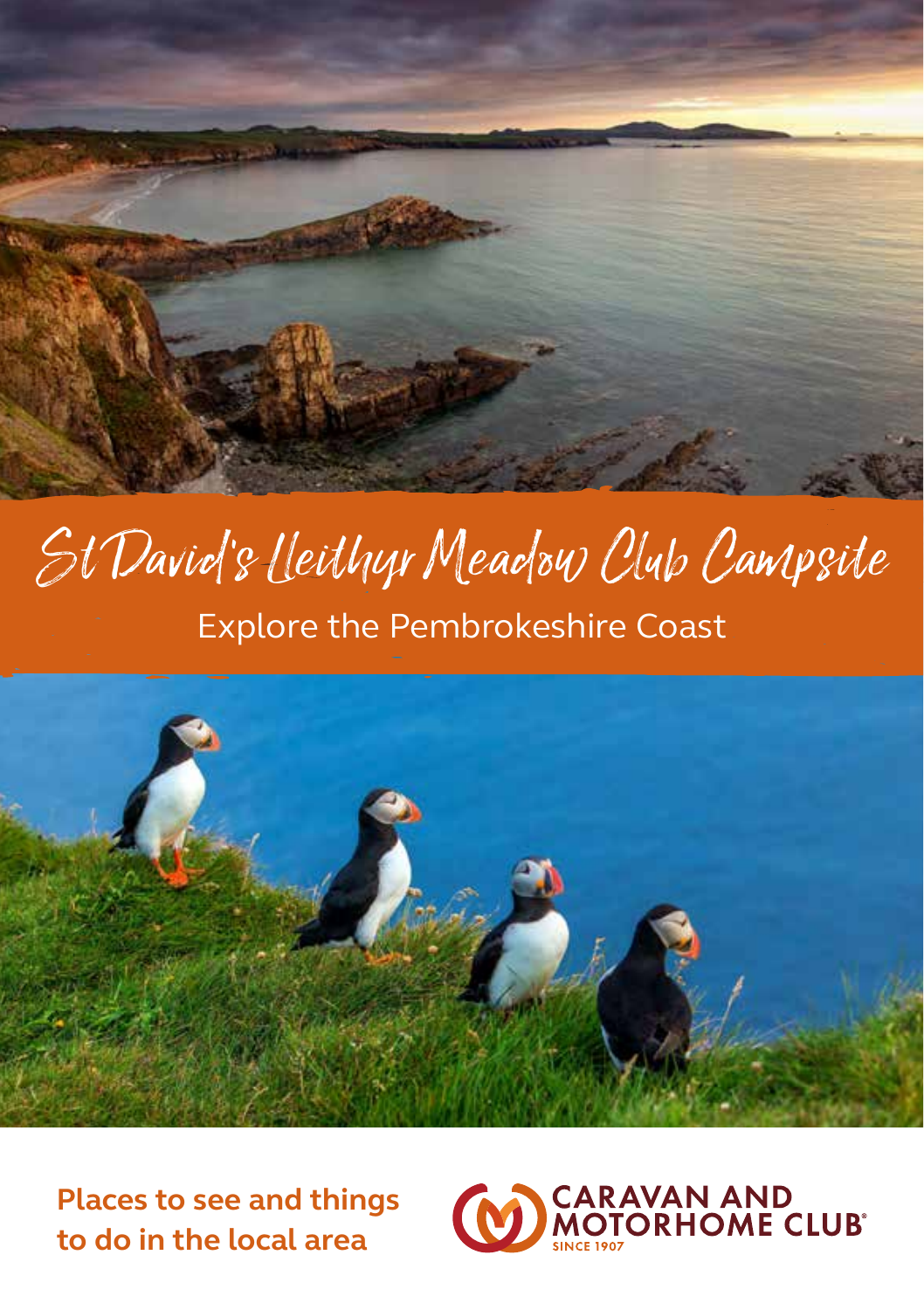

# Make the most of your time

## **Visit**

**1**

**2**

**3**

## **Carew Castle**

Once home to lords and ladies, now home to ghost stories and rare bats.

## **Whitesands Bay Beach**

An expanse of golden sand, one of the country's finest surf beaches.

### **Thousand Islands Expeditions**

Enjoy a boat trip around Ramsey Island, passing by hidden bays, dramatic sea cliffs and wildlife. Also trips to Skomer Island to see the puffins.



Don't forget to check your Great Saving Guide for all the latest offers on attractions throughout the UK.



## **camc.com/greatsavingsguide**

#### **St David's Cathedral 4**

This magnificent, incredibly historic place of worship will take your breath away with its outstanding beauty.

#### **TYF Adventures for Life 5**

Discover secret caves and hidden beach coves as you kayak or coasteer along St David's coastline.

#### **Voyages of Discovery 6**

An exhilarating day out as you navigate the dramatic shoreline of Ramsey Island on a rib boat and discover a wealth of wildlife along the way.

#### **Wild About Pembrokeshire 7**

Foraging sessions with experts who will fuel your interest and captivate all ages.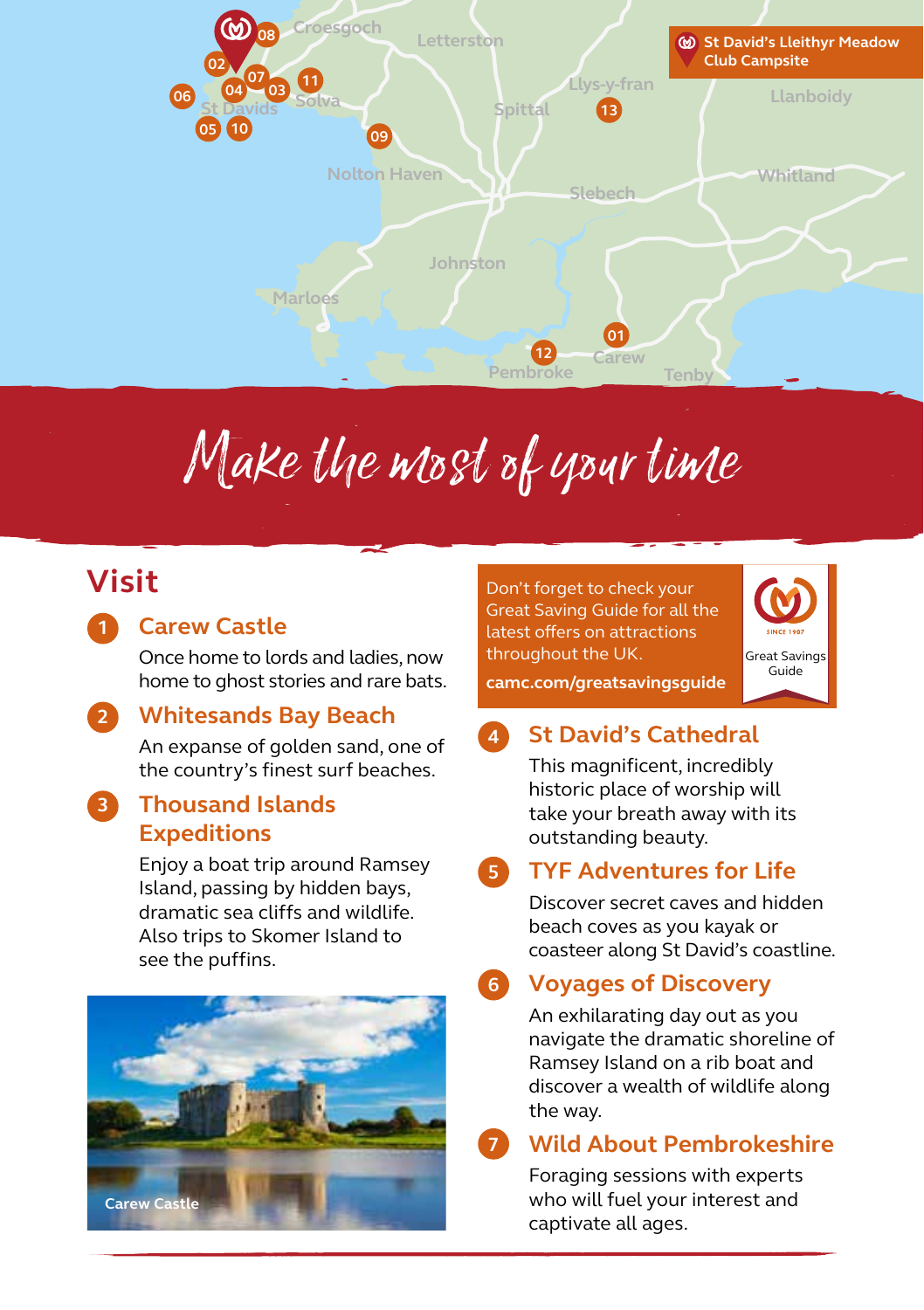## **Walk**

## **Local Walks 8 9**

The site is in the Pembrokeshire National Park, and there's so much to see and do on foot.

The coastal path is only a short walk, from Whitesands follow the path to the right to St David's Head where you may spot seals, dolphins, porpoises, choughs, wild horses and even a pair of peregrine falcons.

## **Cycle**

## **National Cycle Network**

The nearest National Cycle Network route to this site is route number 4, The Celtic Trail West.

### **Local Routes**

Information on local cycle routes from site is available from the information room.



## **Explore**

## **St David's 10**

Steeped in history, Britain's smallest city is famous for its spectacular cathedral, which was the final resting place of the Patron Saint of Wales.

## 11 Solva

This harbour village boasts a beautiful quay and charming, quirky high street.

## 12 Pembroke

A charming walled town home to a Norman Castle and rich, medieval heritage; the birthplace of Henry VII.



## **Lllys Y Fran Lake 13**

Enjoy walking, cycling, fishing, kayaking, canoeing and paddleboarding.